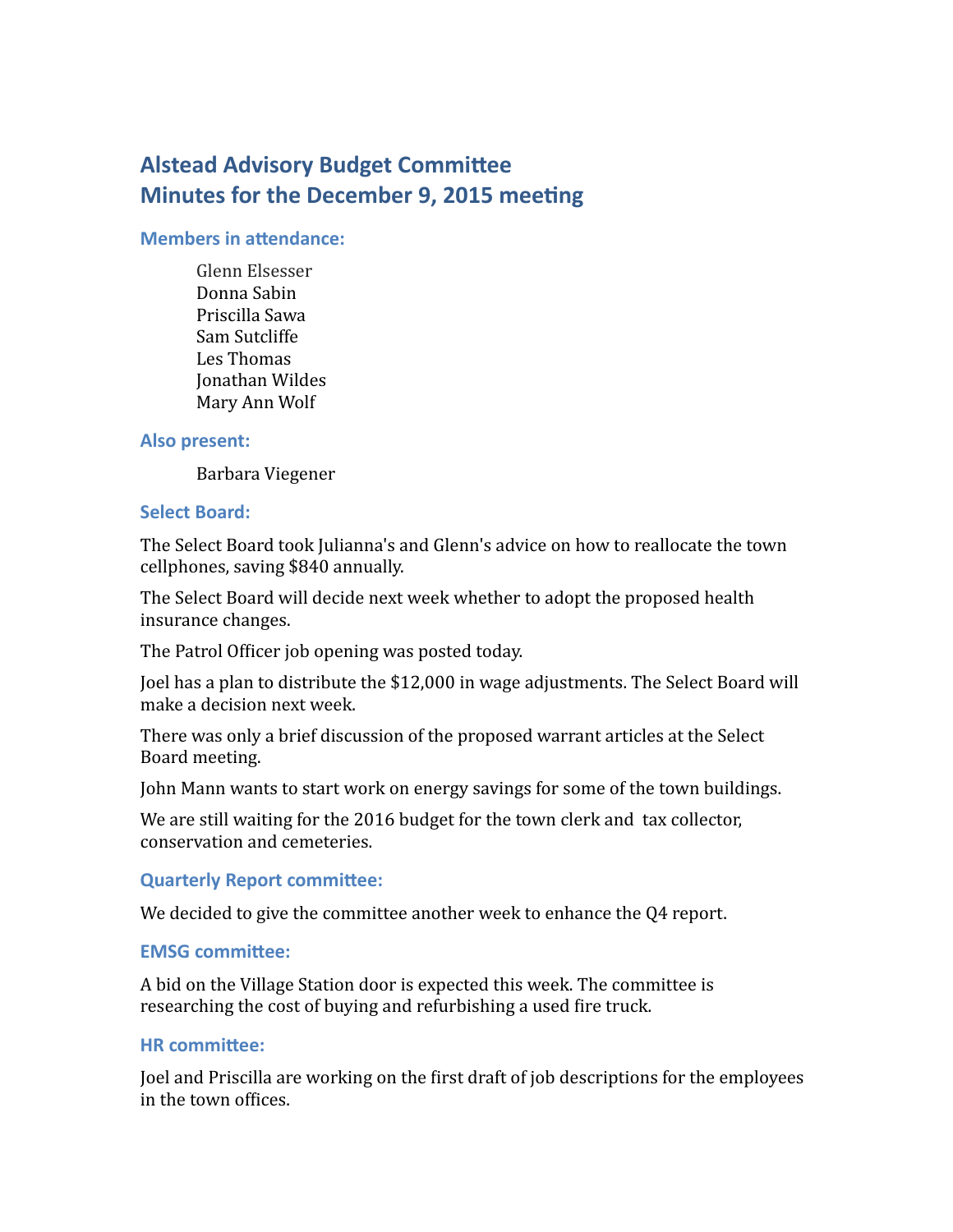## **DPW committee:**

The cause of the overtime that Glenn noticed is that the attendant for the transfer station is also working for road maintenance.

## **Gen Gov committee:**

Joel found a contractor to give some estimates on the building repairs that need to be done.

## **Financial Planning/Tools committee:**

We discussed how to move forward with the new report formats.

## **Review of 2016 warrant articles:**

- We have a fund balance of \$726K. The Select Board has decided to keep at least \$250K in the fund balance. The remaining \$476K could be applied to the 2016 warrant articles.
- We noted that the 3% cap limits the 2016 operating budget to \$1,590,210 (\$1,543,894 + \$46,316). *Article 2 in 2015 was \$1,545,501, not \$1,543,894 as shown in Linda's spreadsheets, so maybe it should be \$1,591,866 (\$1,545,501 + \$46,365)??*
- We also noted that every \$160K that is raised in new taxes results in a \$200 hike in the tax bill for a \$200K house.
- The draft list of 2016 warrant articles ask for:
	- o \$335K in transfers to CRFs
	- o \$260K for road paving and striping
	- o \$500K for a rescue/pumper engine
	- o ?? for repairs to Hill Rd above the temp bridge (FEMA grant)
	- o \$15K for an equipment trailer for DPW
	- o \$10K to repair stone walls in cemeteries and Millot Green
	- o ?? to design replacement bridges

## **Motions:**

• The meeting minutes of Dec 2 were approved (6/yes, 0/no, 1/abstentions)

#### **Action items:**

- Mary Ann will update the Q4 report.
- Priscilla will forward Jonathan's email about the new report formats to Joel.

## **Next meeting:**

Dec 16 at 6:30 pm at the Town Offices.

## **Agenda items for next meeting:**

• Finalize Q4 report.